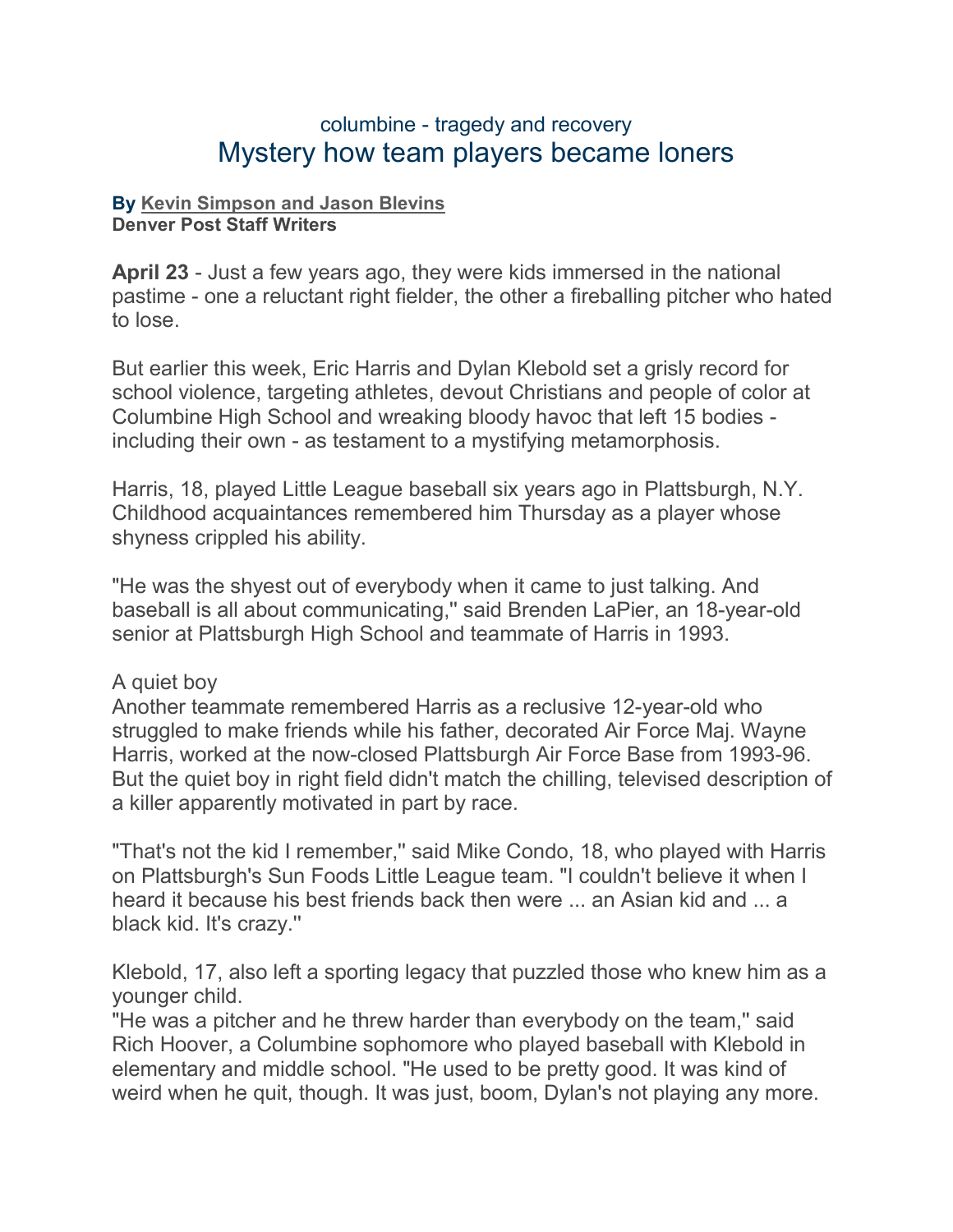"He's the kind of kid that, when he played, he had to win. Whenever he got pulled from a game, he'd come off and he'd actually cry.''

Hoover, among the first to safely flee Columbine at the start of Tuesday's violence, said he didn't know Harris. But he said that during the high school's video announcements last Friday, Harris was shown acting in a skit in which he and other students engaged in a mock fight with a student from Columbine's chief sports rival, Chatfield High School.

At the skit's close, Harris feigned one last kick to his adversary, said Hoover, who now finds it a strange display of comic school spirit for someone who would days later seek out and kill Columbine athletes.

The Eric Harris and Dylan Klebold who roamed the halls on Tuesday, executing 12 students and one teacher and setting off many explosives, had been transformed. Once described as utterly normal, perhaps a little awkward, but mostly personable and intelligent, Harris and Klebold burst into the school cafeteria as vengeful representatives of a clique called the Trench Coat Mafia. In the ensuing days, classmates have struggled to understand such stark changes in the two young men, part-time cooks at a neighborhood Blackjack Pizza who at once embraced the image of outcasts and, ultimately, railed against those who put them down.

Eighteen-year-old Tiffany Typher dated Harris briefly four years ago, when the two were freshmen at Columbine, and he took her to homecoming. But he left her with one bizarre and lingering impression after she broke up with him. A mutual friend asked her to stop by the Harris house, where Typher remembers stepping into the backyard and seeing Harris sprawled on the ground by a large rock with blood splattered everywhere - as if he had bashed his head on the rock in a lovesick suicide.

"I knew it wasn't real, I could tell it was fake blood,'' she said. "I yelled, "You guys are stupid!' and started running to a friend's house and crying, because it shook me up. He was doing that so maybe I'd come back to him and say I'm sorry.''

They became friends again last year, but Typher says she already had seen a change in Harris. He'd started dressing differently, in all black. Harris seemed increasingly agitated by the abuse and disrespect from the school's athletes toward the Trench Coat Mafia.